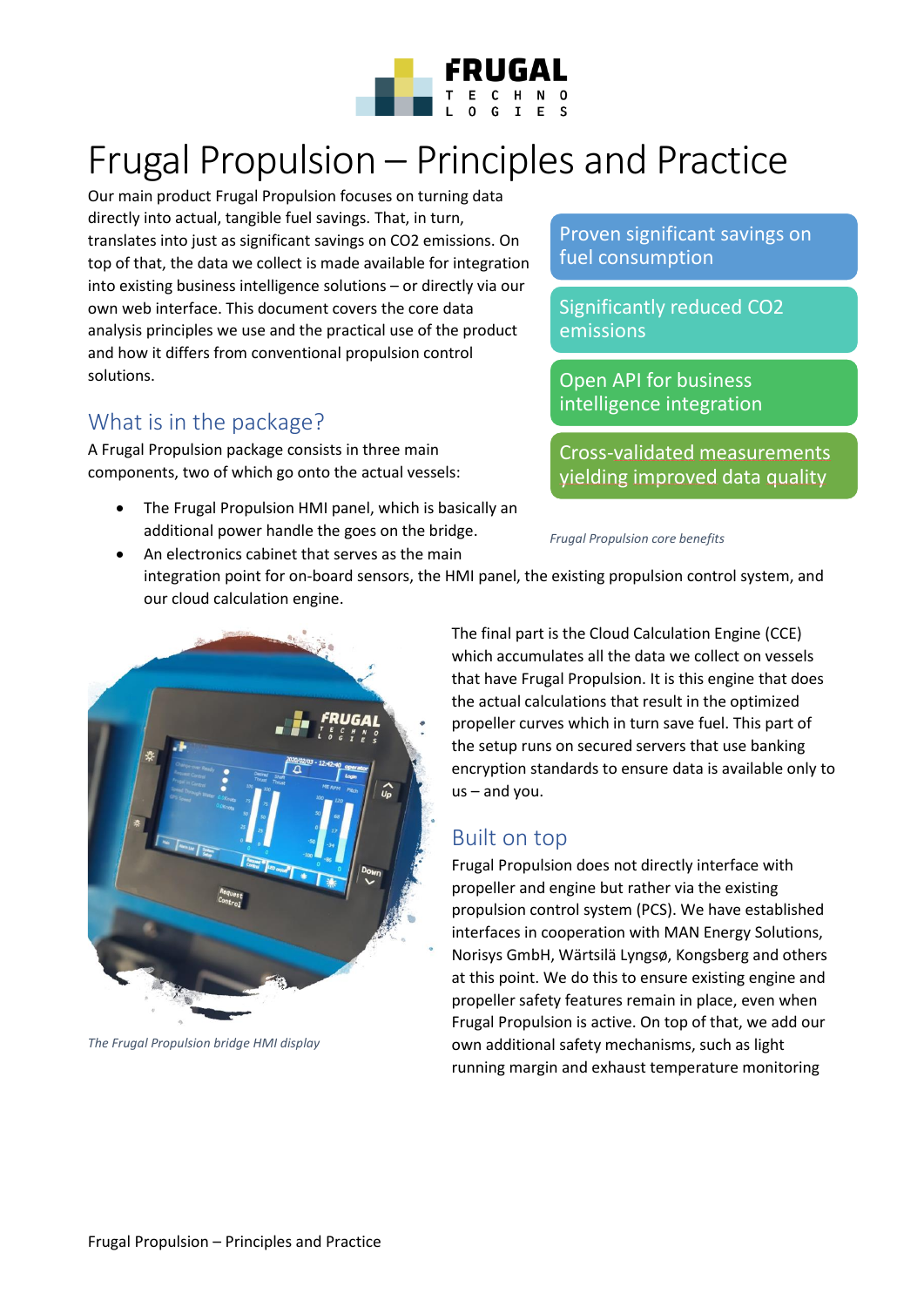



*A convex hull like the ones we use to determine if a particular value belongs to an allowable set of values.* 

#### to further safeguard all components involved. Our machine learning algorithms preen the data we use to generate propeller curves according to convex hulls that define allowable load, temperatures, and other parameters at varying engine RPMS and vessel conditions.

## Machine Learning

Frugal Propulsion is built in part upon the principles of Model Predictive Control which is a well-established control principle that has been in use in various forms in petrochemistry, robotics and many other fields. The other main part of our cloud solution is modern machine learning which makes extracting tangible results from large amounts of data feasible. The core benefit to combining these methods is that it enables learning systems that benefit from experience, as opposed to traditional regulation loops that only

know about right now. In our case, we need to learn mainly about three different aspects of vessel propulsion:

- Which areas of operation are the most efficient for the engine on a particular vessel? We want to figure out what the optimal loading of the engine is at discrete RPM values so we can establish a heat chart, mapping the areas of operation we should aim for.
- The next thing we need to know is how combinations of engine RPM and propeller pitch map to vessel speed and slip. We want to identify the combinations that provide the best specific fuel consumption (SFOC) across a range of RPM values – this is what makes up an optimal propeller curve.
- Lastly, we need to map the relation between vessel condition and the optimal propeller curve. Vessel draft and trim significantly impact which combinations of RPM and pitch perform well with respect to SFOC.

Once we have established an optimal propeller curve, there are several other things we can do on top of that to save



*The Frugal Propulsion data cycle*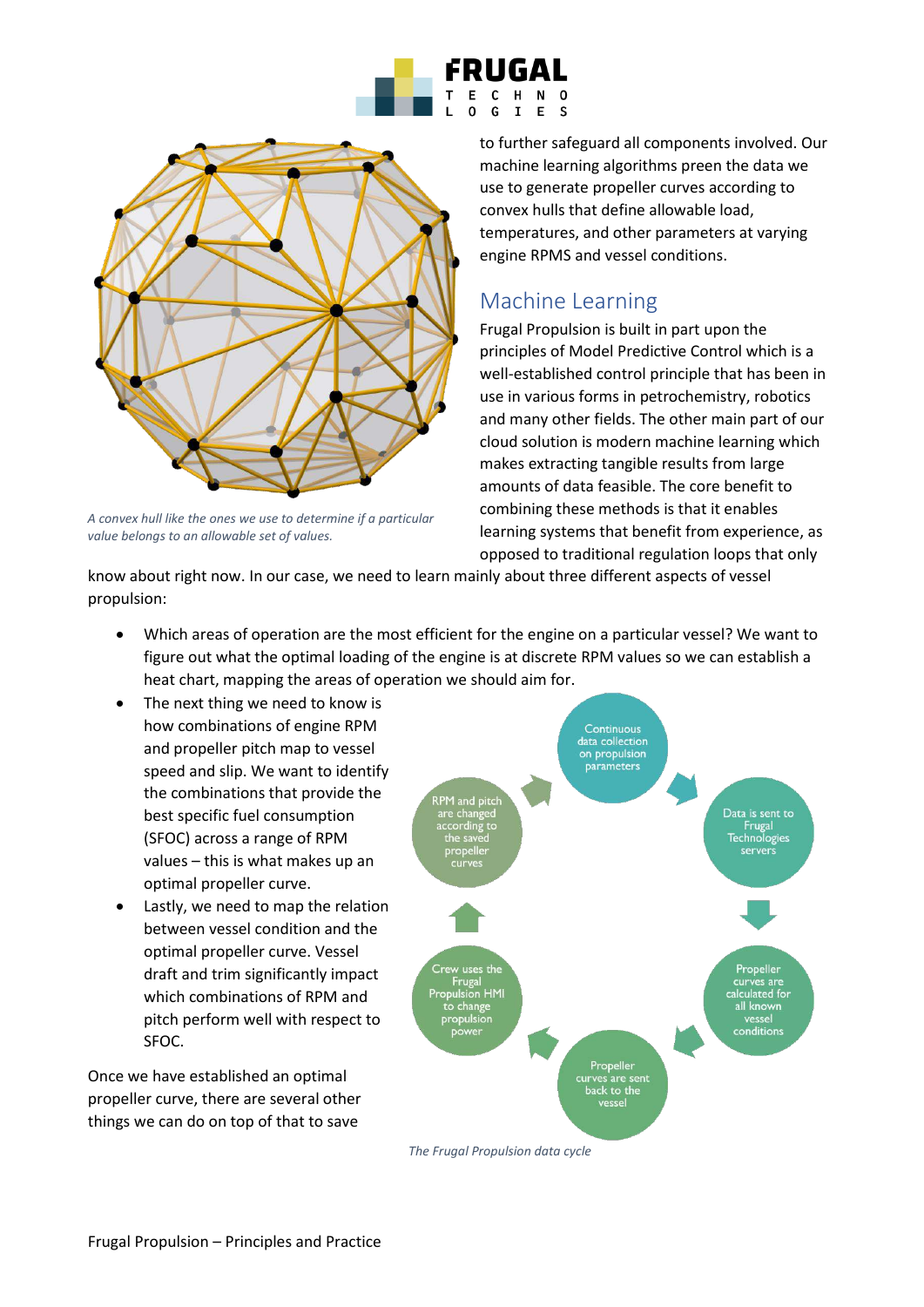

even more fuel. Frugal Propulsion also comes with two types of additional automation:

- Speed pilot: By enabling the speed pilot, we can maintain a desired GPS speed simply by monitoring the actual speed and adjusting propulsion power according to the optimized propeller curve. This makes it much easier to ensure vessels do not consume too much fuel by ensuring speed is kept at the necessary level to meet schedule arrival times.
- Power pilot: Much like the speed pilot, using a desired power level as a setpoint ensures fuel consumption does not exceed a given value, since power output is directly proportional to fuel consumption.

Our power pilot feature also makes us able to ensure EEXI compliance, simply by enforcing a power cap. Capping power obviously also means capping speed, but by using our power pilot feature in conjunction with our continuously optimized propeller curve, at least you get as much speed as possible, using the

power available. This is a simple and relatively easy way of ensuring EEXI compliance by 2023, while also ensuring a significant efficiency boost.

# Learning takes

#### time

Figuring out which propulsion parameters are best while also being safe about it takes time. Our CCE needs several things to be able to consistently calculate and deploy optimized propeller curves:

| MEPC 75<br>Nov. 2020                                                                       |                                  |                                                                                          |                                                             | <b>EEXI</b> enters into<br>force Jan. 2023                                               |
|--------------------------------------------------------------------------------------------|----------------------------------|------------------------------------------------------------------------------------------|-------------------------------------------------------------|------------------------------------------------------------------------------------------|
| Ship specific approach                                                                     |                                  |                                                                                          |                                                             |                                                                                          |
| Calculate<br>current EEXI<br>Determine<br>required<br>improvement                          | Analyse<br>potential<br>measures | Installation e.g.<br>during docking<br>Improvement<br>verification by<br>e.g. model test | <b>Final EEXI</b><br>Technical file                         | Approval of<br><b>EEXI</b> Technical<br>File by class<br><b>Issuance of</b><br>new IEEC* |
| Fleet wide approach                                                                        |                                  |                                                                                          |                                                             |                                                                                          |
| Calculate<br>current EEXI<br>for each ship<br>Compare<br>performance of<br>different ships | Develop fleet<br>accordingly     | Installation of<br>measures as far<br>as needed                                          | <b>Final EEXI</b><br><b>Technical file for</b><br>each ship | Approval of<br><b>EEXI</b> Technical<br>File by class<br><b>Issuance of</b><br>new IEEC* |
| *=#er EEVI wertflantien with the first sound supervision 2022.                             |                                  |                                                                                          |                                                             |                                                                                          |

tion with the first anual survey in 2023

Maritime Advisory on owners request Classification society Engine manufacturer Cowner ■■ Owner and engine manufacturer or certified supplier

*EEXI roadmap (source: DNV-GL)* 

- The first thing we need is a set of initial data points to seed the CCE. We get these data by doing a sea-trial on the vessel in question. During this trial, which typically takes about five hours, we systematically try out combinations of engine RPM and propeller pitch to positively identify the operational envelope – or to be exact: convex hull – of settings that make sense on this vessel. These collected values also serve as the basis for the initial propeller curve we deploy in the Frugal Propulsion setup during the trial.
- The next thing is to make good use of the initial propeller curve so we can collect more data on these settings. After some time – about a week or so of use – we generate the next propeller curve which is based on the initial curve and the data we have collected. The CCE will continue to deploy new curves, while slowly exploring the effects of increasing pitch at discrete RPM values to see if engine efficiency increases or decreases or if propeller slip is better or worse.
- We also need reasonable conditions. Bad weather tends to inhibit the learning algorithm somewhat. It does its best to filter out noisy data that has been influenced by waves, swells or wind. But, if there are high winds or adverse conditions during extended periods, learning will take